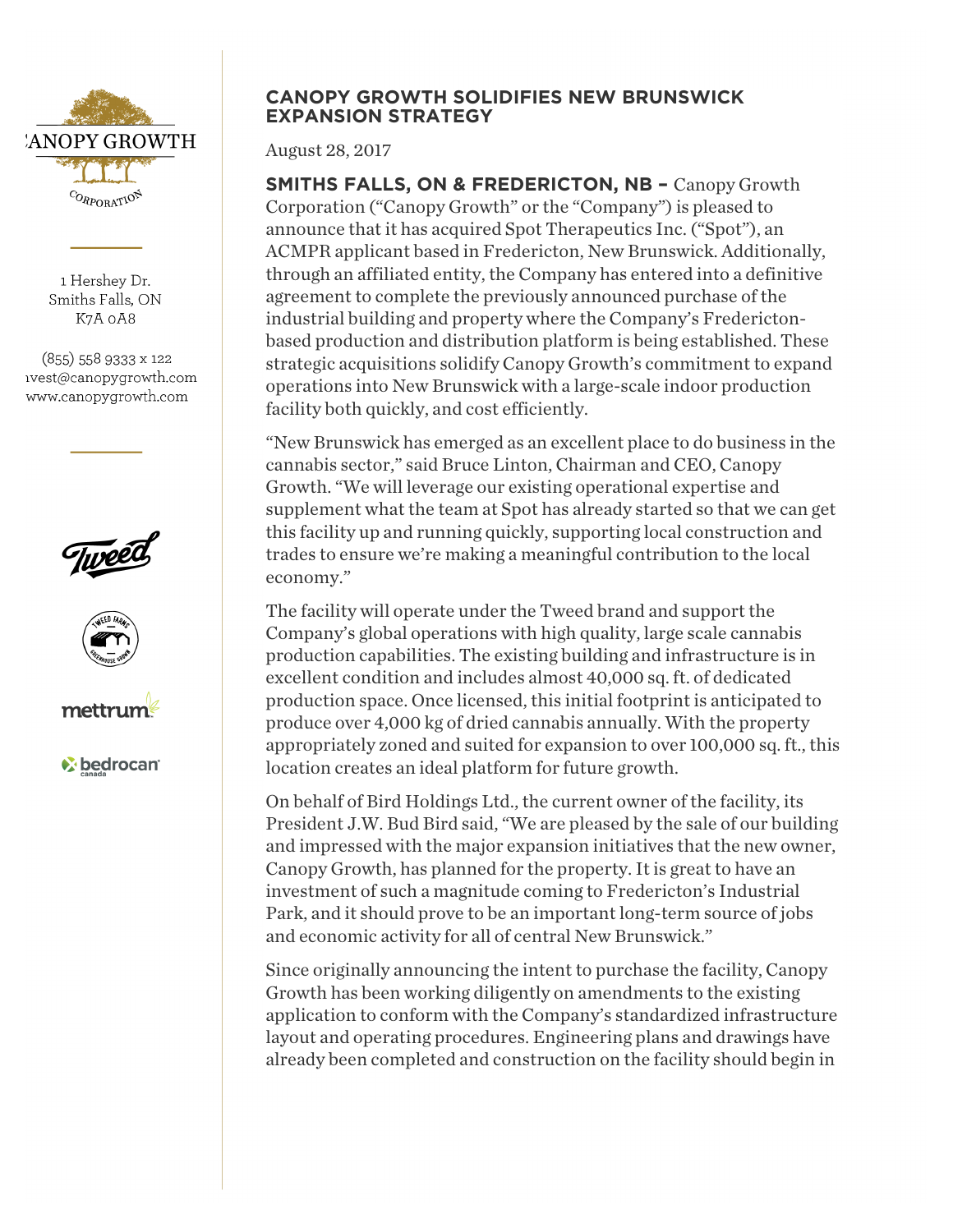October 2017. The facility is anticipated to be ready for licensing and production before the end of 2017.

Brian Neill, CEO of Spot commented, "We have been working for years to bring this new industry to Fredericton, and are proud to be joining forces with Canopy Growth and Tweed as we continue our journey towards an ACMPR license and the launch of a new cannabis platform in the Maritimes."

Under the terms of the transaction, shareholders of Spot will receive up to \$2,250,000 in total consideration, less adjustments for all liabilities of Spot as of the closing date and certain payments to be made by Spot between closing and the second tranche payment. At closing, and in satisfaction of the first tranche payment of \$1,000,000, Canopy issued 111,669 common shares to the shareholders of Spot. The second tranche payment will be satisfied by the issuance of additional common shares, subject to completion of certain licensing and operational milestones. Closing of the acquisition of the industrial building and property in Fredericton is anticipated to close in early September.

On August 25<sup>th</sup>, 2017, Canopy Growth received conditional approval from the TSX for the issuance of common shares in connection with this transaction.

Here's to Future (Maritime) Growth.

Contact:

Jordan Sinclair Director of Communications Jordan@canopygrowth.com 613-769-4196

Investor Relations Tyler Burns Tyler.burns@canopygrowth.com 855-558-9333 ex 122

Director: Bruce Linton tmx@canopygrowth.com